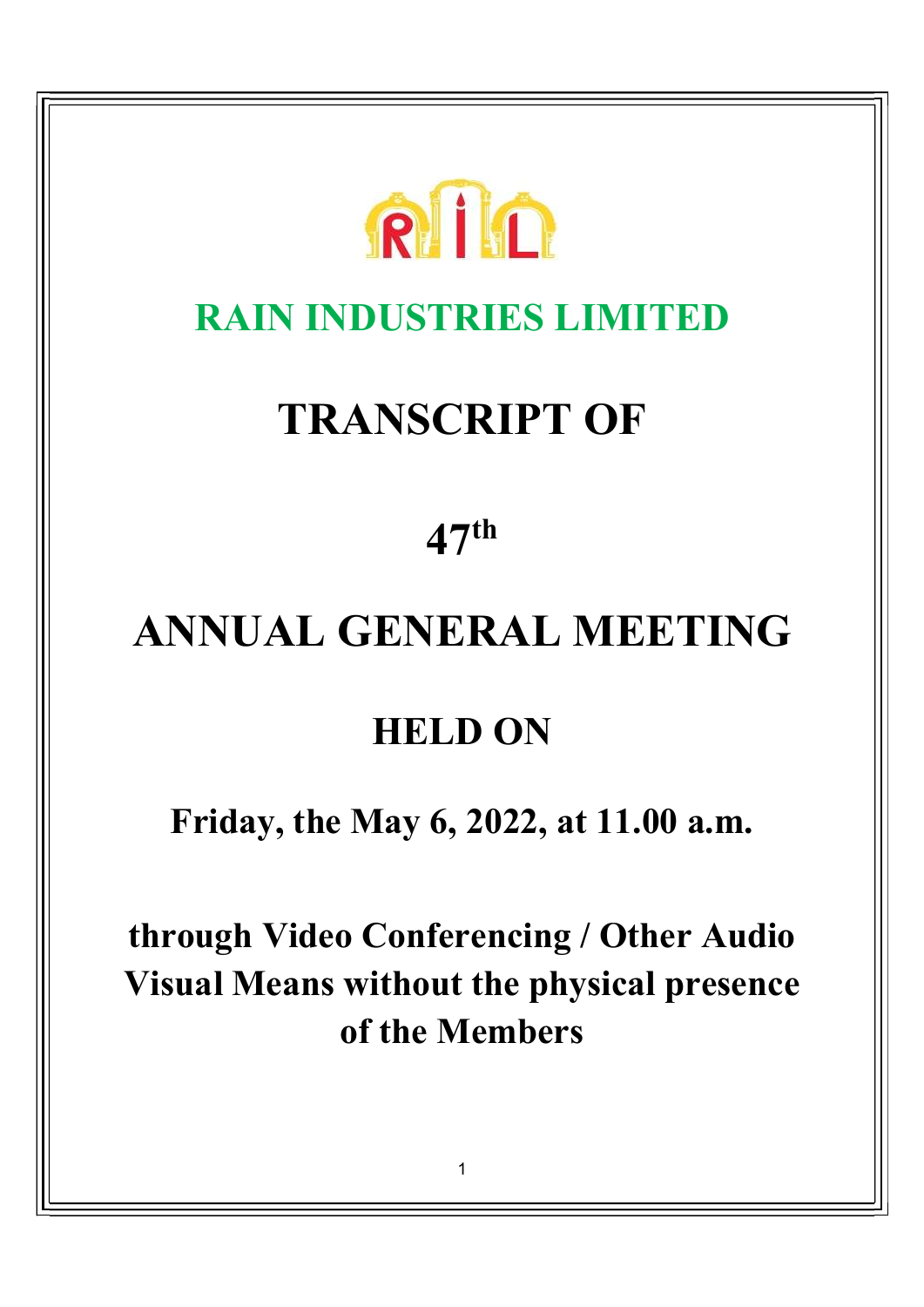# RAIN INDUSTRIES LIMITED

Registered Office: Rain Center, 34, Srinagar Colony, Hyderabad- 500073, Telangana State, India CIN: L26942TG1974PLC001693

Website: www.rain-industries.com, e-mail id: secretarial@rain-industries.com

#### Brian Jude McNamara, Chairman:

I welcome all the Shareholders and Directors to this 47th Annual General Meeting being conducted through video conferencing mode on account of COVID-19. The meeting is being live streamed through webcast.

I thank all of you for participating in today's meeting and sincerely wish that you and your family members are safe & healthy.

Since the meeting has the requisite quorum as provided under Section 103 of the Companies Act, 2013, let us now proceed with the meeting.

I request Mr. N. Jagan Mohan Reddy, Vice Chairman to introduce himself.

#### Jagan Mohan Reddy Nellore:

I am Jagan Mohan Reddy Nellore, Vice Chairman of Rain Industries Limited

# Chairman:

I request Mr. N. Sujith Kumar Reddy, Non-Executive Director to introduce himself.

### N. Sujith Kumar Reddy:

I am N. Sujith Kumar Reddy, Non-Executive Director and Chairman of the Stakeholders Relationship Committee

### Chairman:

I request Mr. Varun Batra, Independent Director to introduce himself.

### Varun Batra:

I am Varun Batra, Independent Director.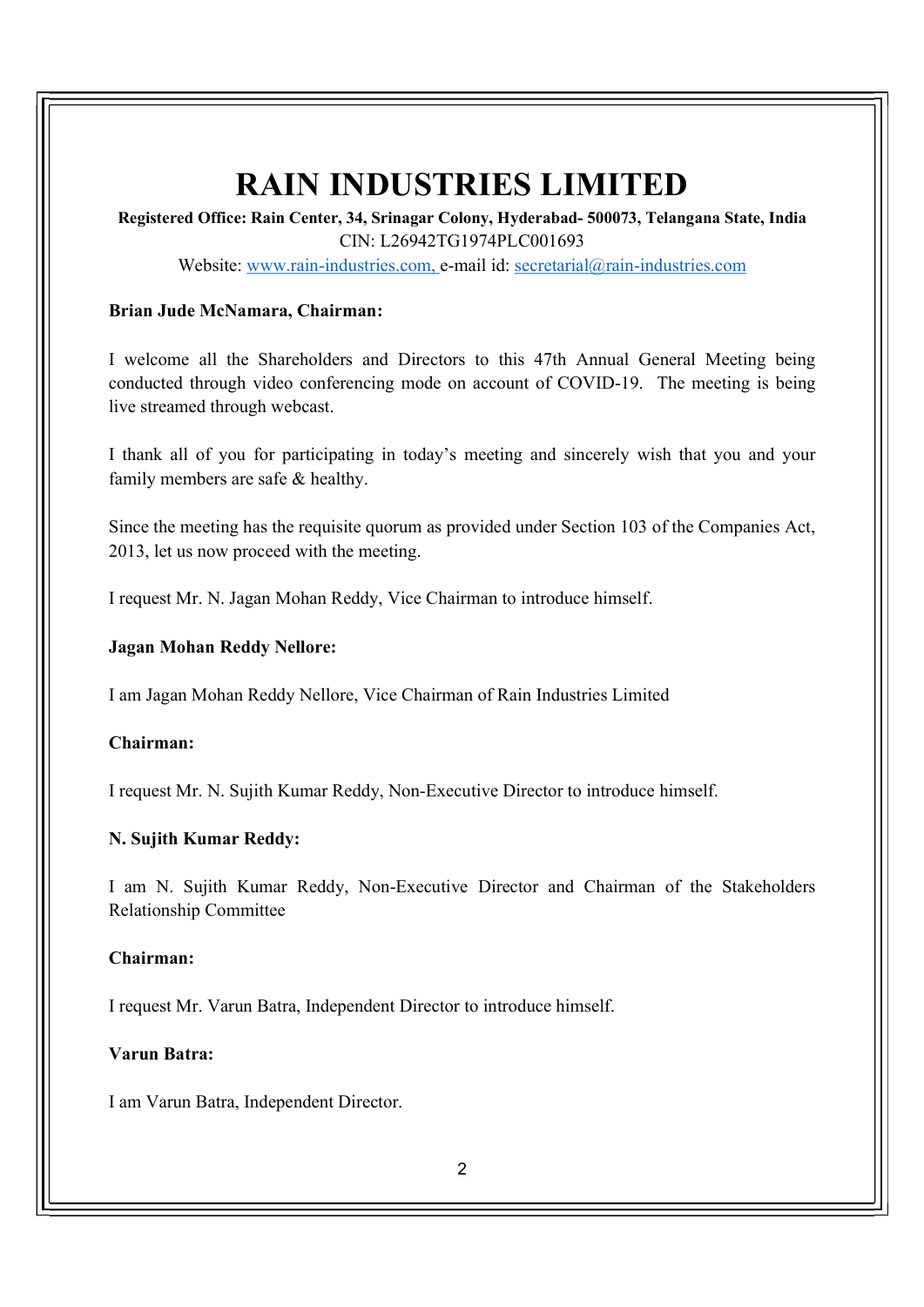# Robert Thomas Tonti:

I am Robert Thomas Tonti, Independent Director.

# Chairman:

I request Ms. Radhika Vijay Haribhakti, Independent Director to introduce herself.

# Radhika Vijay Haribhakti:

I am Radhika Vijay Haribhakti, Independent Director and I am also Chairperson of Audit Committee and Nomination and Remuneration Committee.

# Chairman:

I request Ms. Nirmala Reddy, Independent Director to introduce herself.

# Nirmala Reddy:

I am Nirmala Reddy, Independent Director

### Chairman:

I also welcome Mr. Vikas Somani, Partner, BSR & Associates LLP, Statutory Auditors, Mr. DVM Gopal, Secretarial Auditors, Mr. T. Srinivasa Rao, Chief Financial Officer and Mr. S. Venkat Ramana Reddy, Company Secretary to the AGM.

Since this AGM is being held electronically, physical attendance of the Members has been dispensed with and also the requirement of appointing proxy is not applicable. The Register of Directors & KMP and their shareholding and the Register of Contract or Arrangements in which a Director is interested are open for inspection by the Members during the continuance of the meeting on the Investor tab on the Company's website.

The Company has provided the members, the facility to cast their vote electronically on all resolutions set forth in the Notice.

Members who did not vote earlier through remote e-voting may vote electronically during the course of the meeting.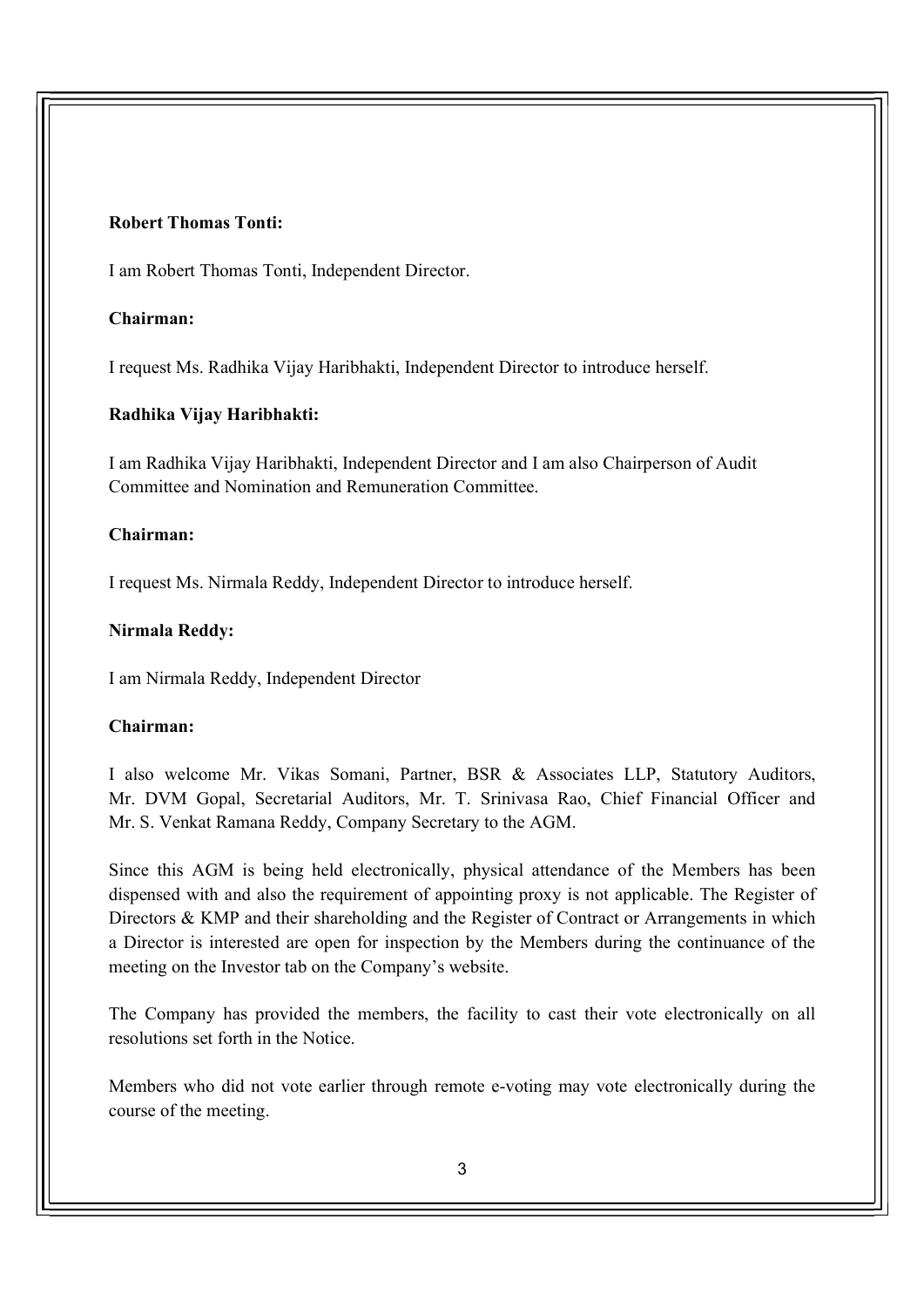Mr. DVM Gopal, Practicing Company Secretary has been appointed as scrutinizer by the Board for overseeing the entire e-voting process in a fair and transparent manner.

As the Notice of the 47th Annual General Meeting is already circulated to all the Members, with your permission, I shall take the notice of the Meeting as read.

Further, as the report of Statutory Auditors and the Secretarial Auditors were unqualified and without any adverse observations or comments in their respective reports, with your permission I take the Auditors' Report and the Report of the Secretarial Auditors as read.

I request Mr. Jagan Mohan Reddy, Vice Chairman to address the Shareholders.

# Vice Chairman:

Good morning ladies and gentlemen, and welcome to the 47<sup>th</sup> Annual General Meeting of RAIN Industries Limited.

When we look back on 2021, we will recall the impressive rebound of the global economy following months of lockdowns, shutdowns and slowdowns during the first year of the COVID-19 pandemic.

Pent-up demand spurred robust sales of nearly all of our products, helping to drive stronger revenues and EBITDA at RAIN. With COVID-19 waning, the biggest challenges ahead of us seemed to be whether an overtaxed global supply chain could keep up with rising demand and our ability to source key raw materials such as green petroleum coke and coal tar in an increasingly tight market.

By the fourth quarter of 2021 and into early 2022, however, other challenges emerged with the potential to be even more disruptive – namely:

- Soaring energy costs in Europe
- COVID lockdowns in China that are impacting domestic manufacturing and creating logistical challenges
- And, of course, the global implications of the Russia/Ukraine conflict

In terms of potential fallout from the war in Ukraine, Russia contributes about 8% of RAIN's consolidated revenue, so we anticipate that any direct impact on revenues should be limited. That said, we have taken nothing for granted, which is why we have implemented proactive measures to minimize the risk to our production facilities in the rest of Europe in the event that the conflict disrupts natural gas and/or petroleum flows. We have also responded to high energy prices by hedging some of our natural gas contracts through the end of the year, implemented new salesprice strategies, and are pursuing measures to reduce energy consumption by our plants and preserve the margins in our business to the extent possible in these extreme conditions.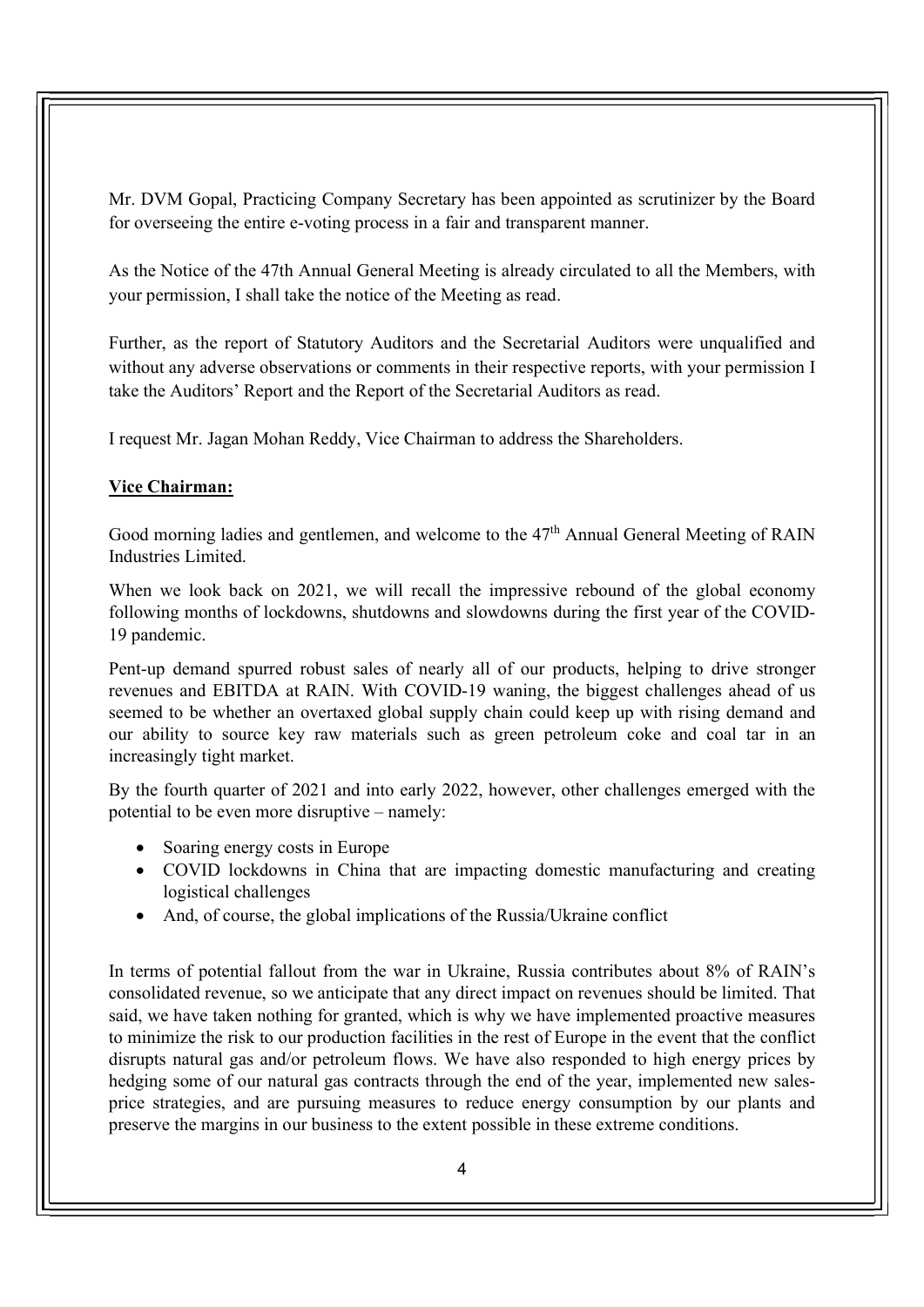In terms of China, if the COVID lockdowns that are reducing domestic aluminum production and the sale of aluminum-containing end products persist, this could have a detrimental impact on the global aluminum market. As far as its impact on RAIN, while we are experiencing some logistical challenges that are impeding our ability to sell our CARBORES® and PETRORES® engineered products in China and move them from our warehouses to customer production facilities due to local COVID lockdowns. However, it is not having a material impact at this time.

Despite these challenges, barring any widespread repercussions in the markets we serve, we anticipate robust sales of our carbon and advanced materials products to continue – especially for calcined petroleum coke and coal tar pitch, which are benefitting from strong output by the aluminum industry as it capitalizes on LME prices that have been well above US \$3,000 per ton. Simultaneously, we are looking for increased growth in our cement business, driven by the Indian government's strong focus on infrastructure development.

Against this backdrop, we are reasonably optimistic that our 2022 performance can mirror a 2021 that included:

- Revenue of  $\bar{\xi}$  145,268 million, which represented a 38.8% increase compared with  $\bar{\xi}$ 104,647 million in 2020.
- Operating profit (or adjusted EBITDA) of  $\bar{\tau}$  25,174 million, which was up 26.5% compared with ₹ 19,896 million in the previous year, putting us back in our historically normal range.
- Strong safety performance with our third consecutive year with a total recordable injury rate below 0.2. That was quite an achievement in this COVID-19 environment, where many of our production facilities have been operating with a depleted workforce and the added stress that comes with it.

Four months into 2022, we have just completed our seventh consecutive quarter of increased revenue and EBITDA above ₹ 8,000 million. As you know, in our business it is not uncommon for one segment to perform well while the one or more do not. Not so during the first quarter. Our Carbon, Advanced Materials and Cement segments have performed reasonably well, and the results we posted demonstrate that.

Looking at our recent performance, we have benefitted from the fact that as COVID has shifted from pandemic to endemic. During the first year of COVID, demand was suppressed by lockdowns and shutdowns. We are seeing a boomerang effect after the easing of lockdowns. Now, pent-up demand has spurred a commodity super cycle, which produced "opportunity margins" that we were happy to benefit from.

Long-term, however, we do not expect this commodity cycle to be endless or the current environment to be the "new normal." The strong earnings and margins that we enjoyed in the first quarter are being challenged by rising raw material costs, ongoing logistics and supply chain issues, and the situations involving Russia and China, respectively.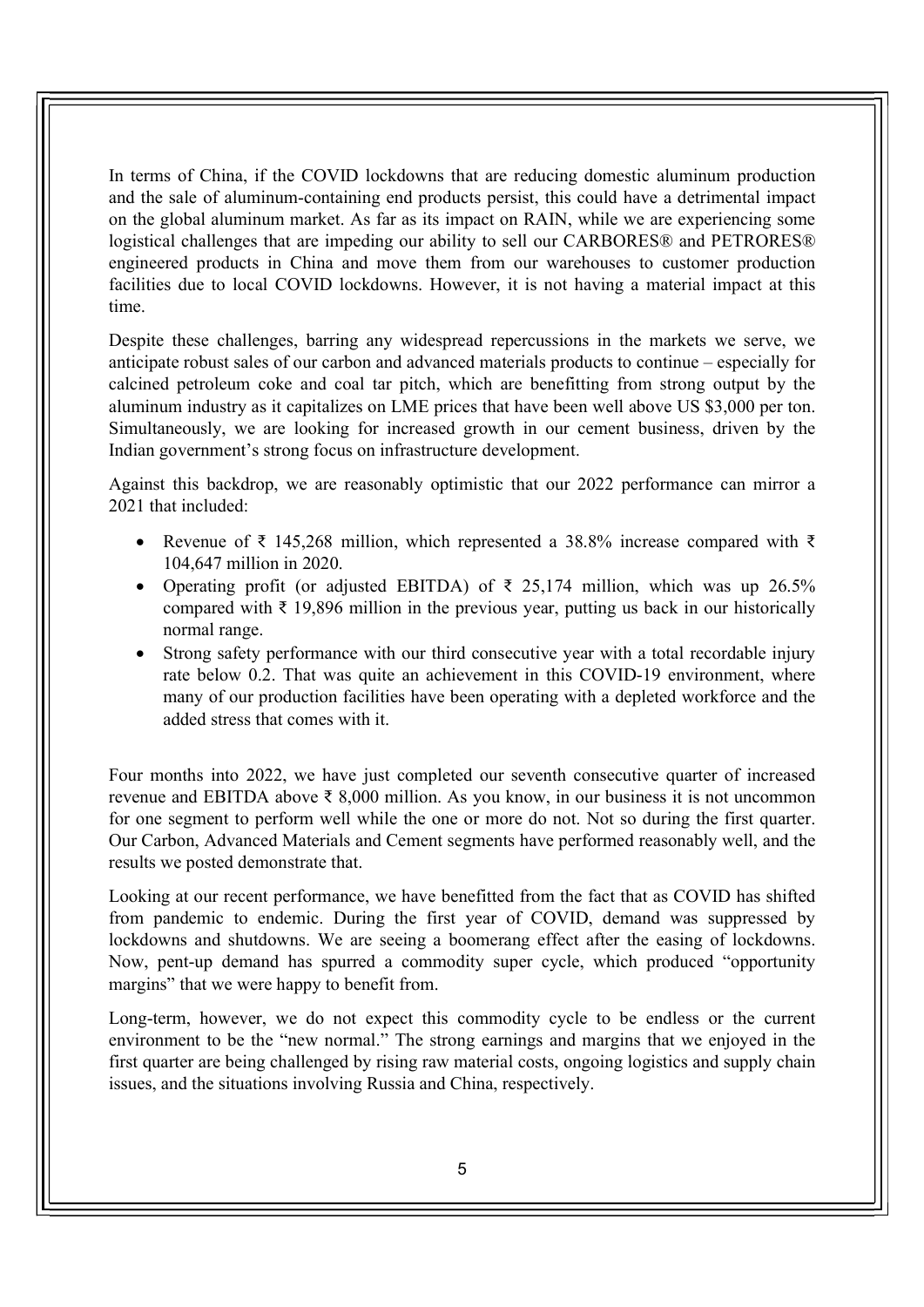Despite those challenges and the likely return of global economic demand and commodity pricing to the "old normal," we are confident in our ability to continue to perform within our historically normal EBITDA range in the near future.

A priority for the rest of the year is to monetize the investments we have made on our major expansion projects, which are part of our strategy to meet and exceed the market's need for cleaner and more sustainable materials produced with minimal impact on the environment.

During the past few years, we have made a cumulative investment of more than US\$ 225 million on the hydrogenation hydrocarbon resins plant in Germany, the vertical-shaft calciner in India and the anhydrous carbon pellet production facility in the United States. In 2022, we expect that these plants should begin to provide the return on investment. Moreover, the fact that each facility has been commissioned will greatly reduce our CAPEX spending in the coming years. Those savings, in turn, will be available for debt reduction.

A particular focus this year is on optimizing the productivity of our HHCR facility. If you recall, the second half of 2020 was devoted to providing customers with our new "water-white" resins for technical evaluation and confirmation. Much of early 2021 was spent stabilizing the plant, which then allowed us to operate the facility at approximately 40% of capacity during the second half of 2021. During the fourth quarter, we also found an opportunity to upgrade the productivity and reliability of the plant with a more efficient reactor design.

I am pleased to report that the new reactors are performing well, and this upgrade should reduce future maintenance costs and downtime while enhancing our advanced resins production. In fact, HHCR volumes produced during the first quarter of 2022 was the highest yet for this major capital project, representing a 57% increase over the previous quarter.

In the United States, we continue to ramp up our new production facility for anhydrous carbon pellets (or, ACP). While we believe that this proprietary product has a promising future -- thanks to its energy-savings and emissions-reduction potential as well as its ability to improve our GPC utilization – we also recognize that we are introducing a new product to the anode and aluminum industries with an entirely new production process. As such, we expect that there will be a prolonged learning curve. That said, in March 2022, we shipped our first trial batch of calcined ACP to a major aluminum industry customer. Again, we are optimistic about the potential of ACP and look forward to seeing how the industry accepts it.

Finally, we are slowly ramping up CPC production at our newest and most environmentally friendly calcination plant, the vertical-shaft calciner in India. We are pleased with the quality of the CPC produced and the superior density that the vertical-shaft technology provides. We will continue to ramp up sales from our shaft calciner to the large global aluminium smelters.

At the same time, we continue to work with the Indian authorities to secure a GPC import allocation for the new calciner. In the meantime, the annual GPC allocation for our legacy rotary-kiln plant in Vizag was reduced for the current Indian fiscal year to approximately 409,000 tons from nearly 452,000 tons in the previous year.

This is disappointing considering that the more CPC produced in our calcination plants in India, the better it is for India's environment overall. That's because our calciners are the only ones in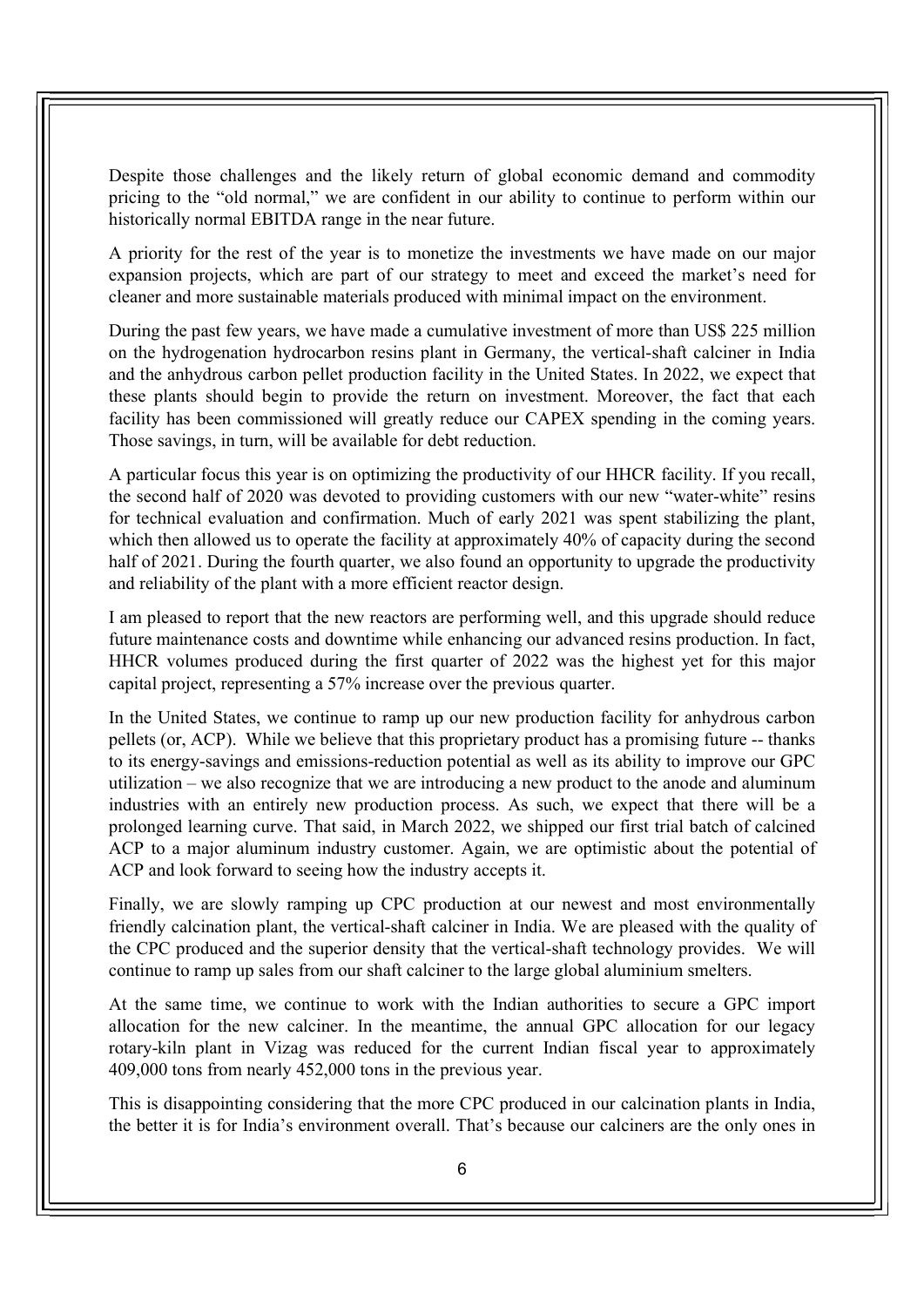India operating state-of-the-art flue-gas desulfurization systems that remove more than 98% of sulfur dioxide emissions.

Just as important, both of RAIN's calciners are unique in that they combine our emissionsscrubbing technology with highly efficient systems to capture and convert the waste-heat given off in the calcination process into electricity, rather than allowing the heat to simply escape into the atmosphere. These waste-heat recovery systems enable us to cogenerate clean electricity for Indian consumers. When both kilns are running at full capacity at Vizag, and vertical-shaft calciner is connected to the grid, we will have the ability to export 55 megawatts of power to the power grid.

In terms of our priorities for 2022, we are also focused on continuing to make measurable progress on our sustainability journey. At RAIN, we understand – and our employees have embraced the fact – that nothing will have a greater impact on the success of our business than our sustainability efforts and ability to meet the related needs of our customers.

As you know, last month we published the annual report for 2021 by integrating both financial and sustainability aspects. In reading it, I hope that you have come away with a greater appreciation for RAIN's part in meeting the evolving expectations of society. RAIN plays an indispensable role in transforming industrial by-products into essential materials for faster, cleaner and lighter products that enhance the quality of life in the communities where we operate and contribute to a circular economy.

The many activities described in this report are the latest examples of our on-going and longstanding ability to proactively adapt and pivot as a business. As the world has evolved, so too has RAIN. In doing so, we have demonstrated that "sustainability" refers to even more than our strong environmental-related and CSR-related activities.

After more than 150 years as an evolving, adapting business, "sustainability" also describes the longevity of our company. With our investments in  $21<sup>st</sup>$ -century technologies and processes such as HHCR and our proprietary ACP to meet growing demand for greener products and processes, RAIN is well positioned to continue to make meaningful and sustainable contributions for our customers, communities and investors for decades to come.

On behalf of our employees around the world, thank you for your ongoing support. In return, we will continue to produce raw materials that make 21<sup>st</sup>-century life possible in a more sustainable way, enhancing the quality of life in the communities where we operate and creating the shareholder value that you expect from RAIN.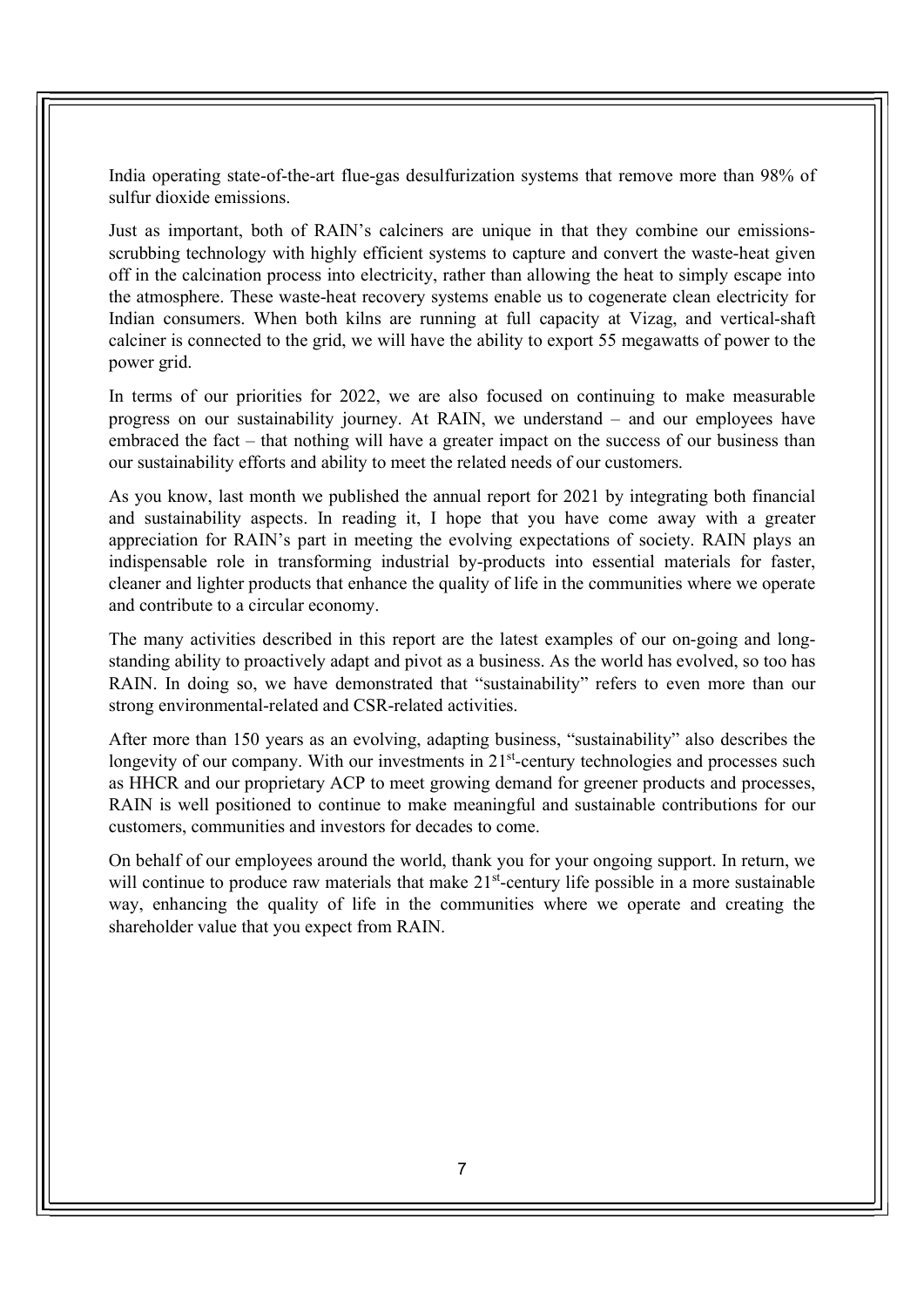#### Chairman:

I request the shareholders to raise any questions on the Reports and Accounts.

I request the moderator to call the names of shareholders who have registered to speak at the Annual General Meeting one after the other and unmute their mikes.

Mr. Dinesh Gopaldas Bhatia, Mr. Manan S Patel, Mr. Ayush Gupta, Mr. Ramesh Manguluri, Mr. Jeelani Gulam Mehroob Shaikh, Mr. Dinesh Amrutlal Kotecha, Representative of M/s. Maple Vyapaar Private Limited, Mr. Suyash Kapoor, Mr. Yusuf Yunus Rangwala, Mr. Suresh Chand Jain, Mr. Kamal Kishore Jhawar, Mr. Srikanth Jhawar, Mr. Reddeppa Gundluru, Mr. Shashikant Gajanan Marathe, Mr. Surekha Sharadkumar Shah, Mr. Vaidyanathan Rajakumar, Mr. K Bharat Raj, Mr. Ramakrishna Vinod Turaga, Mr. Sree Hans Kumar (Shareholders of the Company) spoke at the Meeting. They expressed their views and sought clarifications inter-alia on the Company's Business operations and it's future growth plan.

Mr. Jagan Mohan Reddy Nellore, Vice Chairman thanked shareholders for their comments and suggestions. He informed the shareholders that their suggestions and comments will be considered by the Board as appropriate. He summarised his response to the queries and suggestions of the shareholders.

#### Chairman:

Thank you Mr. Jagan Mohan Reddy for answering the questions.

Shareholders who did not vote earlier through remote e-voting, may vote electronically in next 15 minutes and thereafter the e-voting system will be disabled automatically.

The results of the E-voting will be declared within 48 hours of the conclusion of the Annual General Meeting, the results of the voting will be displayed on the Company's website and will also be submitted to the stock exchange.

I thank all the shareholders once again for participating in the meeting and for the cooperation transaction today's business. Thank you very much.